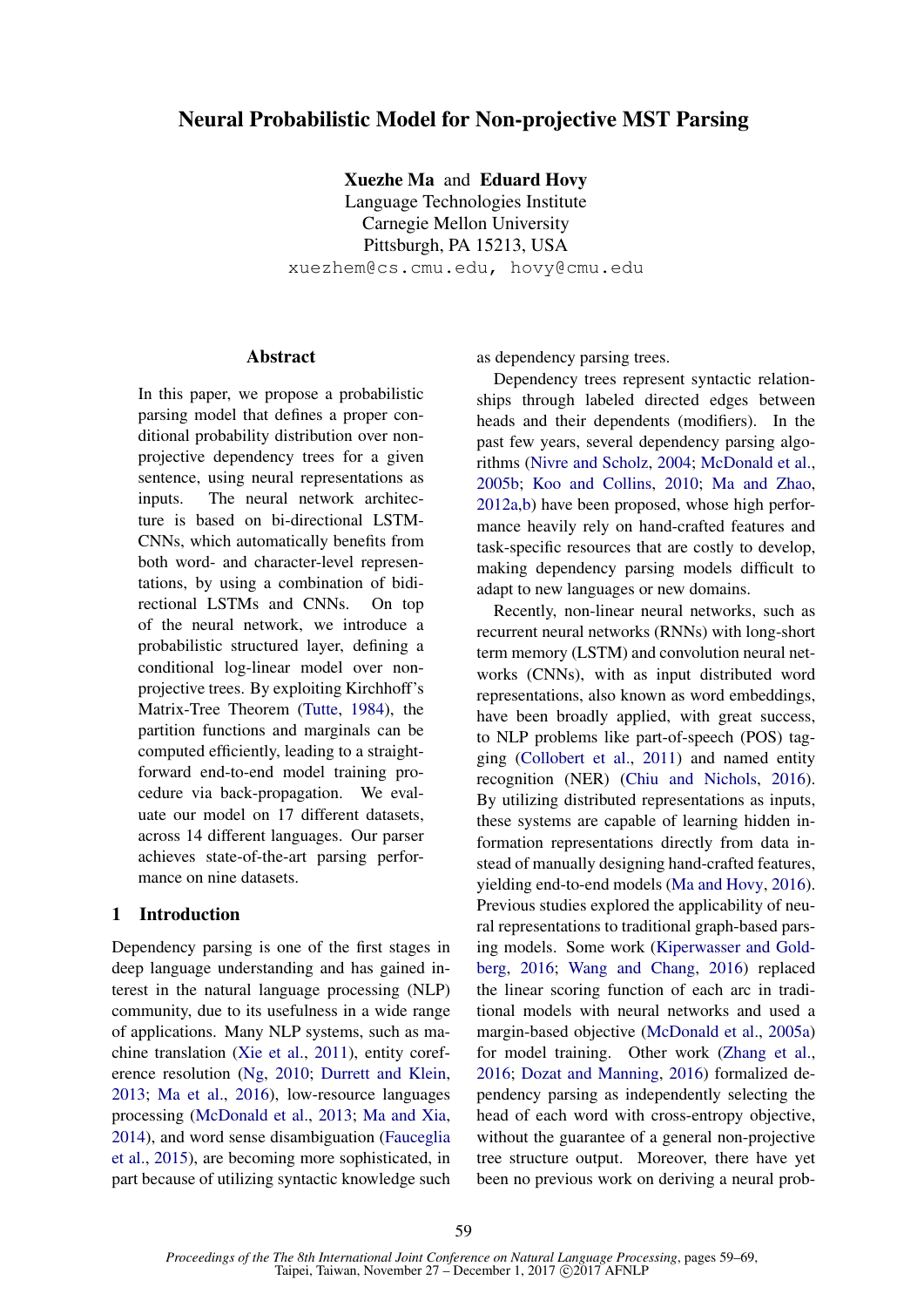abilistic parsing model to define a proper conditional distribution over non-projective trees for a given sentence.

In this paper, we propose a probabilistic neural network-based model for non-projective dependency parsing. This parsing model uses bi-directional LSTM-CNNs (BLSTM-CNNs) as backbone to learn neural information representations, on top of which a probabilistic structured layer is constructed with a conditional log-linear model, defining a conditional distribution over all non-projective dependency trees. The architecture of BLSTM-CNNs is similar to the one used for sequence labeling tasks (Ma and Hovy, 2016), where CNNs encode character-level information of a word into its character-level representation and BLSTM models context information of each word. Due to the probabilistic structured output layer, we can use negative log-likelihood as the training objective, where the partition function and marginals can be computed via Kirchhoff's Matrix-Tree Theorem (Tutte, 1984) to process the optimization efficiently by back-propagation. At test time, parsing trees can be decoded with the maximum spanning tree (MST) algorithm (Mc-Donald et al., 2005b). We evaluate our model on 17 treebanks across 14 different languages, achieving state-of-the-art performance on 9 treebanks. The contributions of this work are summarized as: (i) proposing a neural probabilistic model for non-projective dependency parsing. (ii) giving empirical evaluations of this model on benchmark data sets over 14 languages. (iii) achieving stateof-the-art performance with this parser on nine different treebanks.

#### 2 Neural Probabilistic Parsing Model

In this section, we describe the components (layers) of our neural parsing model. We introduce the neural layers in our neural network one-by-one from top to bottom.

#### 2.1 Edge-Factored Parsing Layer

In this paper, we will use the following notation:  $\mathbf{x} = \{x_1, \ldots, x_n\}$  represents a generic input sentence, where  $x_i$  is the *i*th word. y represents a generic (possibly non-projective) dependency tree, which represents syntactic relationships through labeled directed edges between heads and their dependents. For example, Figure 1 shows a dependency tree for the sentence, "Economic news had



Figure 1: An example labeled dependency tree.

little effect on financial markets", with the sentences root-symbol as its root.  $T(\mathbf{x})$  is used to denote the set of possible dependency trees for sentence x.

The probabilistic model for dependency parsing defines a family of conditional probability  $p(\mathbf{y}|\mathbf{x}; \Theta)$  over all y given sentence x, with a loglinear form:

$$
P(\mathbf{y}|\mathbf{x};\Theta) = \frac{\exp\left(\sum_{(x_h,x_m)\in\mathbf{y}} \phi(x_h,x_m;\Theta)\right)}{Z(\mathbf{x};\Theta)}
$$

where  $\Theta$  is the parameter of this model,  $s_{hm}$  =  $\phi(x_h, x_m; \Theta)$  is the score function of edge from  $x_h$  to  $x_m$ , and

$$
Z(\mathbf{x};\Theta) = \sum_{\mathbf{y} \in T(\mathbf{x})} \exp\left(\sum_{(x_h, x_m) \in \mathbf{y}} s_{hm}\right)
$$

is the partition function.

Bi-Linear Score Function. In our model, we adopt a bi-linear form score function:

$$
\phi(x_h, x_m; \Theta) = \varphi(x_h)^T \mathbf{W} \varphi(x_m)
$$

$$
+ \mathbf{U}^T \varphi(x_h) + \mathbf{V}^T \varphi(x_m) + \mathbf{b}
$$

where  $\Theta = {\bf{W, U, V, b}}, \varphi(x_i)$  is the representation vector of  $x_i$ ,  $W, U, V$  denote the weight matrix of the bi-linear term and the two weight vectors of the linear terms in  $\phi$ , and b denotes the bias vector.

As discussed in Dozat and Manning (2016), the bi-linear form of score function is related to the bilinear attention mechanism (Luong et al., 2015). The bi-linear score function differs from the traditional score function proposed in Kiperwasser and Goldberg (2016) by adding the bi-linear term. A similar score function is proposed in Dozat and Manning (2016). The difference between their and our score function is that they only used the linear term for head words  $(\mathbf{U}^T \varphi(x_h))$  while use them for both heads and modifiers.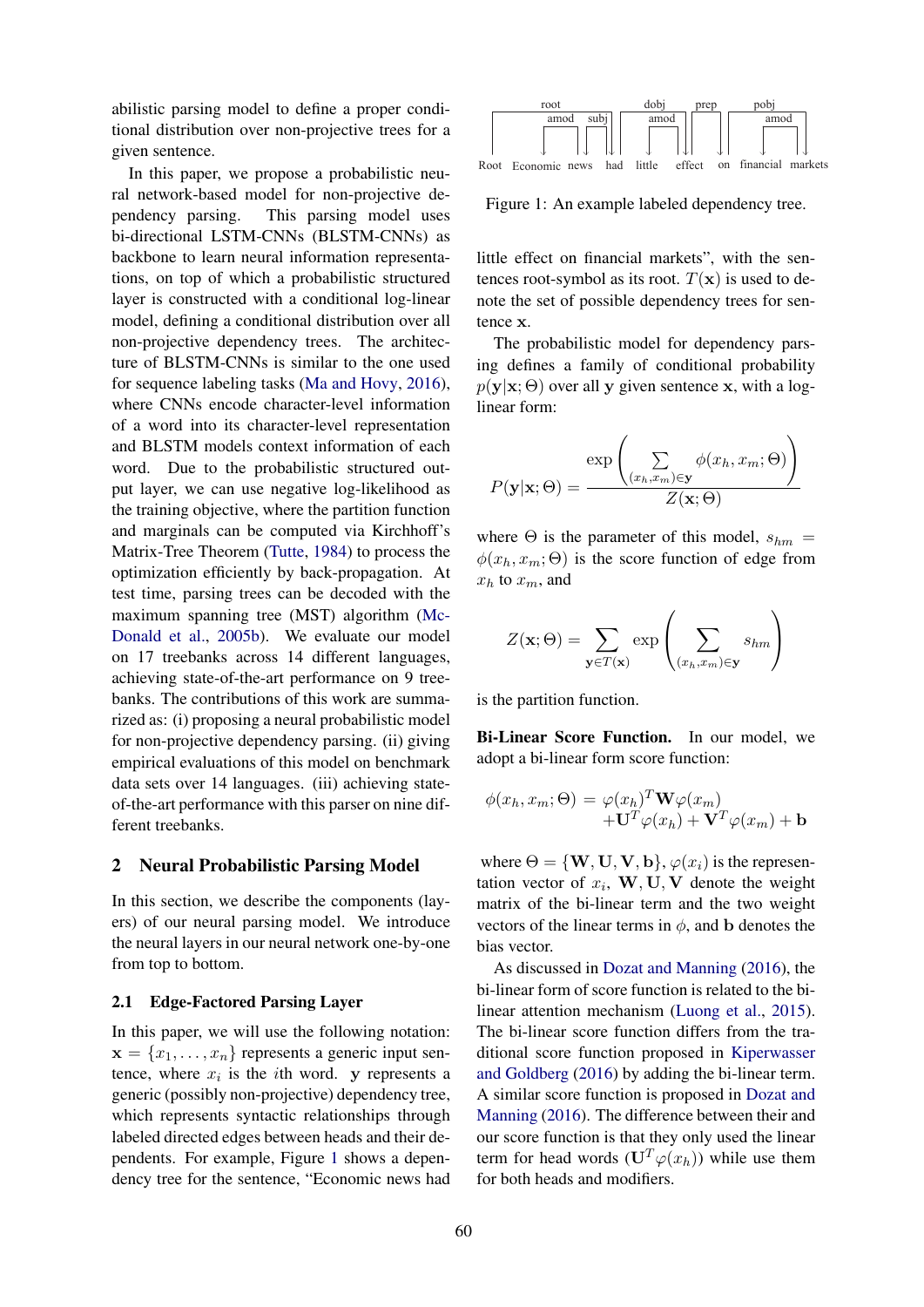Matrix-Tree Theorem. In order to train the probabilistic parsing model, as discussed in Koo et al. (2007), we have to compute the *partition function* and the *marginals*, requiring summation over the set  $T(\mathbf{x})$ :

$$
Z(\mathbf{x}; \Theta) = \sum_{\mathbf{y} \in T(\mathbf{x})} \prod_{(x_h, x_m) \in \mathbf{y}} \psi(x_h, x_m; \Theta)
$$

$$
\mu_{h,m}(\mathbf{x}; \Theta) = \sum_{\mathbf{y} \in T(\mathbf{x}):\ (x_h, x_m) \in \mathbf{y}} P(\mathbf{y}|\mathbf{x}; \Theta)
$$

where  $\psi(x_h, x_m; \Theta)$  is the potential function:

$$
\psi(x_h, x_m; \Theta) = \exp(\phi(x_h, x_m; \Theta))
$$

and  $\mu_{h,m}(\mathbf{x}; \Theta)$  is the marginal for edge from hth word to mth word for x.

Previous studies (Koo et al., 2007; Smith and Smith, 2007) have presented how a variant of Kirchhoff's Matrix-Tree Theorem (Tutte, 1984) can be used to evaluate the partition function and marginals efficiently. In this section, we briefly revisit this method.

For a sentence x with *n* words, we denote  $x =$  ${x_0, x_1, \ldots, x_n}$ , where  $x_0$  is the root-symbol. We define a complete graph G on  $n + 1$  nodes (including the root-symbol  $x_0$ ), where each node corresponds to a word in x and each edge corresponds to a dependency arc between two words. Then, we assign non-negative weights to the edges of this complete graph with  $n + 1$  nodes, yielding the weighted adjacency matrix  $\mathbf{A}(\Theta) \in \mathbb{R}^{n+1 \times n+1}$ , for  $h, m = 0, \ldots, n$ :

$$
\mathbf{A}_{h,m}(\Theta) = \psi(x_h, x_m; \Theta)
$$

Based on the adjacency matrix  $\mathbf{A}(\Theta)$ , we have the Laplacian matrix:

$$
\mathbf{L}(\Theta)=\mathbf{D}(\Theta)-\mathbf{A}(\Theta)
$$

where  $D(\Theta)$  is the weighted degree matrix:

$$
\mathbf{D}_{h,m}(\Theta) = \begin{cases} \sum_{h'=0}^{n} \mathbf{A}_{h',m}(\Theta) & \text{if } h = m \\ 0 & \text{otherwise} \end{cases}
$$

Then, according to Theorem 1 in Koo et al. (2007), the partition function is equal to the minor of  $\mathbf{L}(\Theta)$ w.r.t row 0 and column 0:

$$
Z(\mathbf{x};\Theta) = \mathbf{L}^{(0,0)}(\Theta)
$$

where for a matrix  $\mathbf{A}, \mathbf{A}^{(h,m)}$  denotes the *minor* of A w.r.t row  $h$  and column  $m$ ; i.e., the determinant

of the submatrix formed by deleting the hth row and mth column.

The marginals can be computed by calculating the matrix inversion of the matrix corresponding to  $\mathbf{L}^{(0,0)}(\Theta)$ . The time complexity of computing the partition function and marginals is  $O(n^3)$ .

Labeled Parsing Model. Though it is originally designed for unlabeled parsing, our probabilistic parsing model is easily extended to include dependency labels.

In labeled dependency trees, each edge is represented by a tuple  $(x_h, x_m, l)$ , where  $x_h$  and  $x_m$ are the head word and modifier, respectively, and l is the label of dependency type of this edge. Then we can extend the original model for labeled dependency parsing by extending the score function to include dependency labels:

$$
\begin{array}{rcl}\n\phi(x_h, x_m, l; \Theta) & = & \varphi(x_h)^T \mathbf{W}_l \varphi(x_m) \\
& & + \mathbf{U}_l^T \varphi(x_h) + \mathbf{V}_l^T \varphi(x_m) \\
& & + \mathbf{b}_l\n\end{array}
$$

where  $W_l$ ,  $U_l$ ,  $V_l$ ,  $b_l$  are the weights and bias corresponding to dependency label l. Suppose that there are  $L$  different dependency labels, it suffices to define the new adjacency matrix by assigning the weight of a edge with the sum of weights over different dependency labels:

$$
\mathbf{A'}_{h,m}(\Theta) = \sum_{l=1}^{L} \psi(x_h, x_m, l; \Theta)
$$

The partition function and marginals over labeled dependency trees are obtained by operating on the new adjacency matrix  $\mathbf{A}'(\Theta)$ . The time complexity becomes  $O(n^3 + Ln^2)$ . In practice, L is probably large. For English, the number of edge labels in Stanford Basic Dependencies (De Marneffe et al., 2006) is 45, and the number in the treebank of CoNLL-2008 shared task (Surdeanu et al., 2008) is 70. While, the average length of sentences in English Penn Treebank (Marcus et al., 1993) is around 23. Thus,  $L$  is not negligible comparing to  $n$ .

It should be noticed that in our labeled model, for different dependency label  $l$  we use the same vector representation  $\varphi(x_i)$  for each word  $x_i$ . The dependency labels are distinguished (only) by the parameters (weights and bias) corresponding to each of them. One advantage of this is that it significantly reduces the memory requirement comparing to the model in Dozat and Manning (2016) which distinguishes  $\varphi_l(x_i)$  for different label l.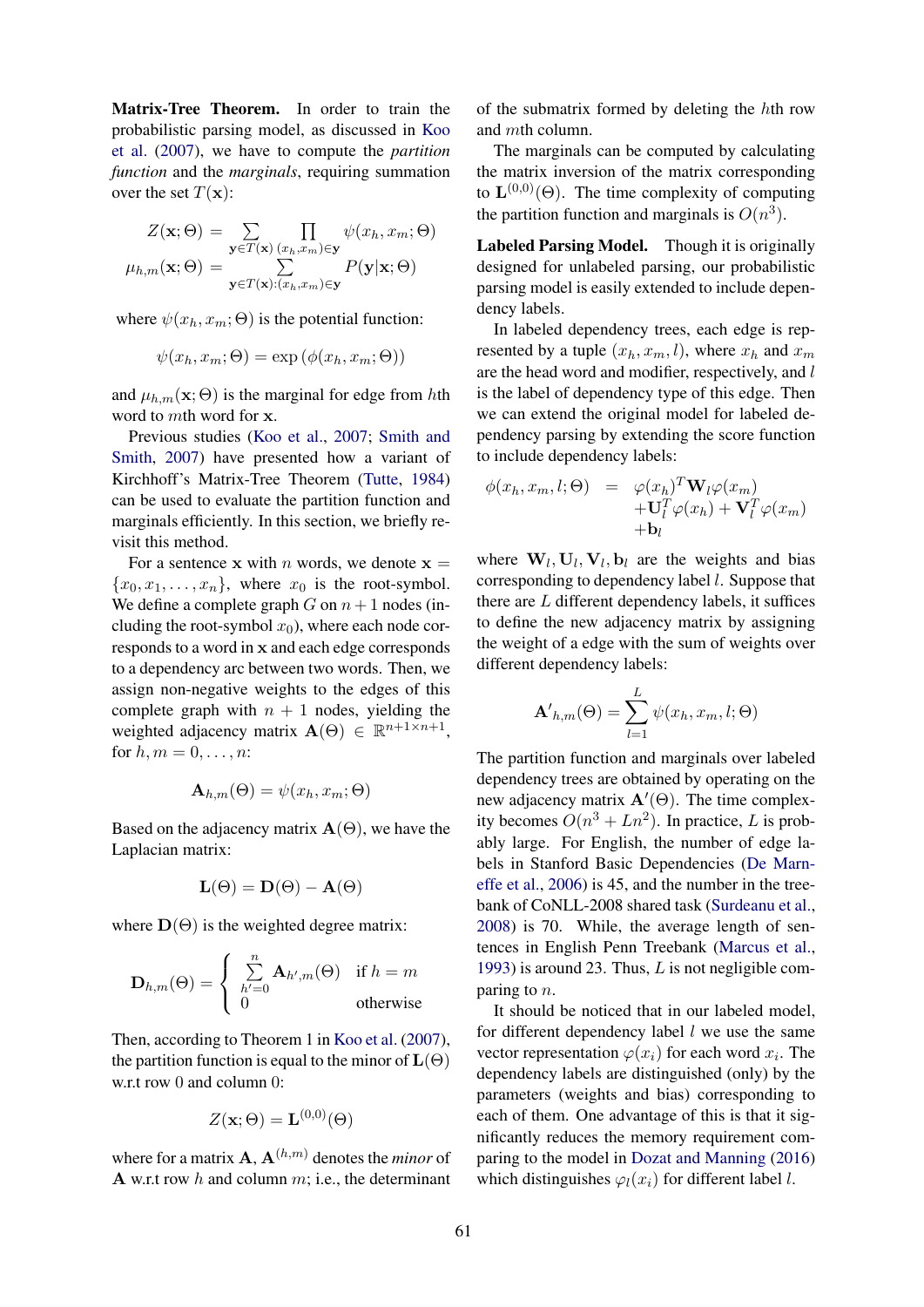

Figure 2: The convolution neural network for extracting character-level representations of words. Dashed arrows indicate a dropout layer applied before character embeddings are input to CNN.

Maximum Spanning Tree Decoding. The decoding problem of this parsing model can be formulated as:

$$
\mathbf{y}^* = \underset{\mathbf{y} \in T(\mathbf{x})}{\operatorname{argmax}} P(\mathbf{y}|\mathbf{x}; \Theta) \n= \underset{\mathbf{y} \in T(\mathbf{x})}{\operatorname{argmax}} \sum_{(x_h, x_m) \in \mathbf{y}} \phi(x_h, x_m; \Theta)
$$

which can be solved by using the Maximum Spanning Tree (MST) algorithm described in McDonald et al. (2005b).

## 2.2 Neural Network for Representation Learning

Now, the remaining question is how to obtain the vector representation of each word with a neural network. In the following subsections, we will describe the architecture of our neural network model for representation learning.

## 2.2.1 CNNs

Previous work (Santos and Zadrozny, 2014) have shown that CNNs are an effective approach to extract morphological information (like the prefix or suffix of a word) from characters of words and encode it into neural representations, which has been proven particularly useful on Out-of-Vocabulary words (OOV). The CNN architecture our model uses to extract character-level representation of a given word is the same as the one used in Ma and Hovy (2016). The CNN architecture is shown in Figure 2. Following Ma and Hovy (2016), a dropout layer (Srivastava et al., 2014) is applied before character embeddings are input to CNN.

## 2.2.2 Bi-directional LSTM

LSTM Unit. Recurrent neural networks (RNNs) are a powerful family of connectionist models that have been widely applied in NLP tasks, such as language modeling (Mikolov et al., 2010), sequence labeling (Ma and Hovy, 2016) and machine translation (Cho et al., 2014), to capture context information in languages. Though, in theory, RNNs are able to learn long-distance dependencies, in practice, they fail due to the gradient vanishing/exploding problems (Bengio et al., 1994; Pascanu et al., 2013).

LSTMs (Hochreiter and Schmidhuber, 1997) are variants of RNNs designed to cope with these gradient vanishing problems. Basically, a LSTM unit is composed of three multiplicative gates which control the proportions of information to pass and to forget on to the next time step.

BLSTM. Many linguistic structure prediction tasks can benefit from having access to both past (left) and future (right) contexts, while the LSTM's hidden state  $h_t$  takes information only from past, knowing nothing about the future. An elegant solution whose effectiveness has been proven by previous work (Dyer et al., 2015; Ma and Hovy, 2016) is bi-directional LSTM (BLSTM). The basic idea is to present each sequence forwards and backwards to two separate hidden states to capture past and future information, respectively. Then the two hidden states are concatenated to form the final output. As discussed in Dozat and Manning (2016), there are more than one advantages to apply a multilayer perceptron (MLP) to the output vectors of BLSTM before the score function, eg. reducing the dimensionality and overfitting of the model. We follow this work by using a one-layer perceptron with elu (Clevert et al., 2015) as activation function.

#### 2.3 BLSTM-CNNs

Finally, we construct our neural network model by feeding the output vectors of BLSTM (after MLP) into the parsing layer. Figure 3 illustrates the architecture of our network in detail.

For each word, the CNN in Figure 2, with character embeddings as inputs, encodes the characterlevel representation. Then the character-level representation vector is concatenated with the word embedding vector to feed into the BLSTM network. To enrich word-level information, we also use POS embeddings. Finally, the output vec-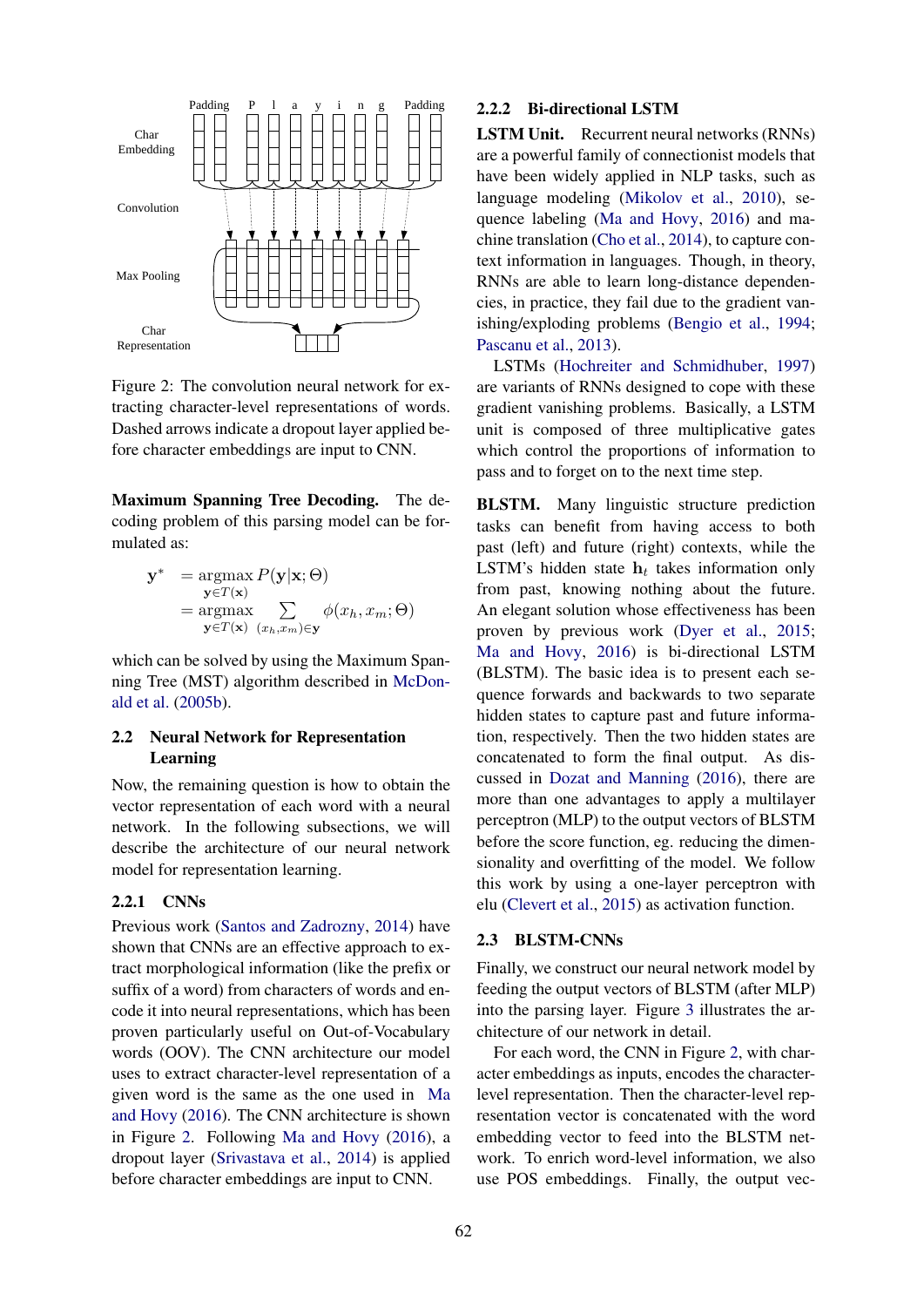

Figure 3: The main architecture of our parsing model. The character representation for each word is computed by the CNN in Figure 2. Then the character representation vector is concatenated with the word and pos embedding before feeding into the BLSTM network. Dashed arrows indicate dropout layers applied on the input, hidden and output vectors of BLSTM.

tors of the neural netwok are fed to the parsing layer to jointly parse the best (labeled) dependency tree. As shown in Figure 3, dropout layers are applied on the input, hidden and output vectors of BLSTM, using the form of recurrent dropout proposed in Gal and Ghahramani (2016).

## 3 Network Training

In this section, we provide details about implementing and training the neural parsing model, including parameter initialization, model optimization and hyper parameter selection.

#### 3.1 Parameter Initialization

Word Embeddings. For all the parsing models on different languages, we initialize word vectors with pretrained word embeddings. For Chi-

| Layer       | <b>Hyper-parameter</b>    | Value          |
|-------------|---------------------------|----------------|
| <b>CNN</b>  | window size               | 3              |
|             | number of filters         | 50             |
|             | number of layers          | $\overline{2}$ |
| <b>LSTM</b> | state size                | 256            |
|             | initial state             | 0.0            |
|             | peepholes                 | Hadamard       |
| <b>MLP</b>  | number of layers          |                |
|             | dimension                 | 100            |
|             | embeddings                | 0.15           |
| Dropout     | <b>LSTM</b> hidden states | 0.25           |
|             | <b>LSTM</b> layers        | 0.33           |
|             | optimizer                 | Adam           |
| Learning    | initial learning rate     | 0.002          |
|             | decay rate                | 0.5            |
|             | gradient clipping         | 5.0            |

Table 1: Hyper-parameters for all experiments.

nese, Dutch, English, German and Spanish, we use the structured-skipgram (Ling et al., 2015) embeddings, and for other languages we use the Polyglot (Al-Rfou et al., 2013) embeddings. The dimensions of embeddings are 100 for English, 50 for Chinese and 64 for other languages.

Character Embeddings. Following Ma and Hovy (2016), character embeddings are initialized with uniform samples from  $\left[-\sqrt{\frac{3}{dim}}\right, +\sqrt{\frac{3}{dim}}\right]$ , where we set  $dim = 50$ .

POS Embedding. Our model also includes POS embeddings. The same as character embeddings, POS embeddings are also 50-dimensional, initialized uniformly from  $\left[-\sqrt{\frac{3}{dim}}\right, +\sqrt{\frac{3}{dim}}\right]$ .

Weights Matrices and Bias Vectors. Matrix parameters are randomly initialized with uniform samples from  $\left[-\sqrt{\frac{6}{r+c}},+\sqrt{\frac{6}{r+c}}\right]$ , where r and c are the number of of rows and columns in the structure (Glorot and Bengio, 2010). Bias vectors are initialized to zero, except the bias  $\mathbf{b}_f$  for the forget gate in LSTM , which is initialized to 1.0 (Jozefowicz et al., 2015).

## 3.2 Optimization Algorithm

Parameter optimization is performed with the Adam optimizer (Kingma and Ba, 2014) with  $\beta$ 1 =  $\beta$ 2 = 0.9. We choose an initial learning rate of  $\eta_0 = 0.002$ . The learning rate  $\eta$  was adapted using a schedule  $S = [e_1, e_2, \ldots, e_s],$ in which the learning rate  $\eta$  is annealed by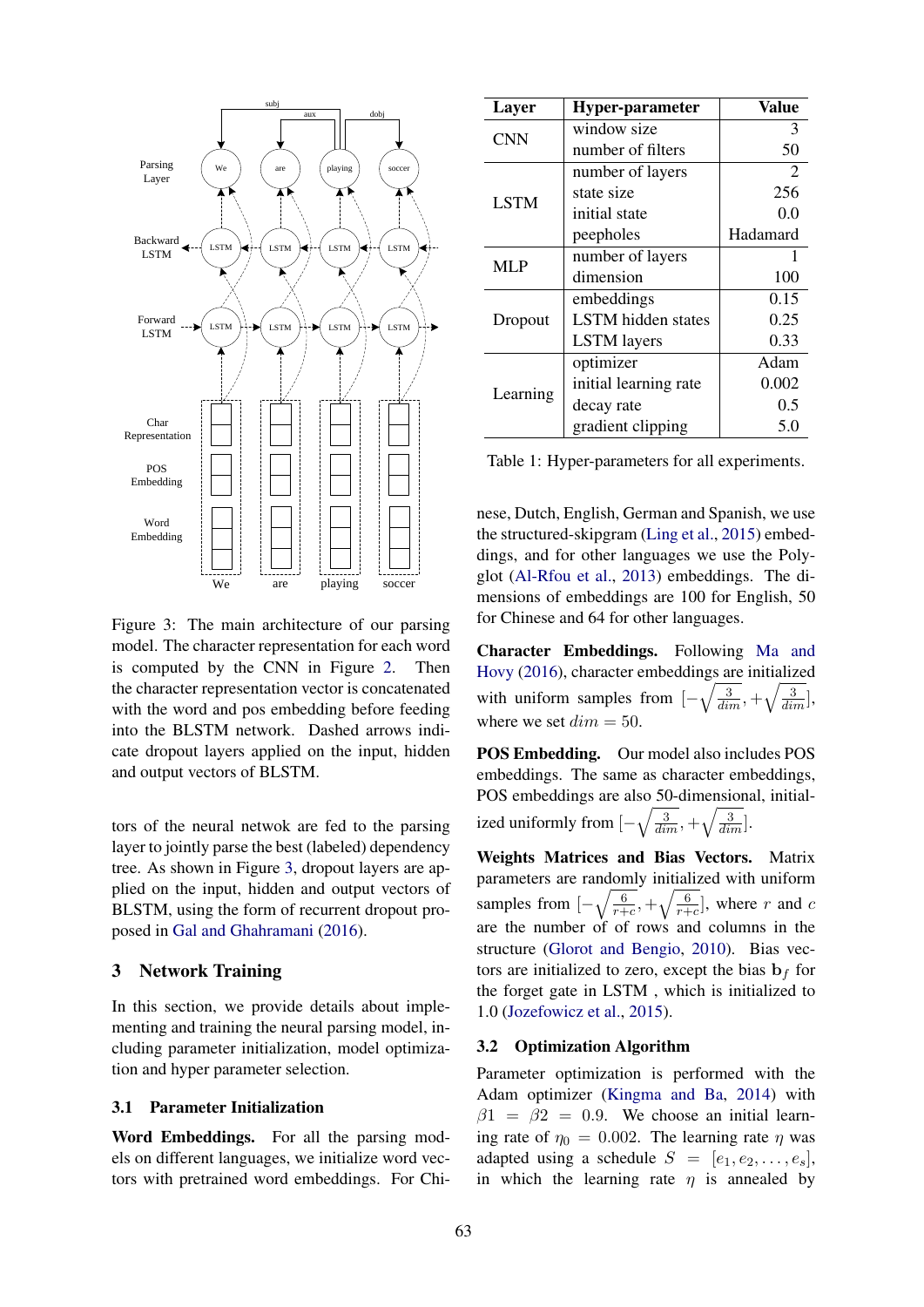|              | English |       |             |       | Chinese |       |             |       | German |       |             |       |
|--------------|---------|-------|-------------|-------|---------|-------|-------------|-------|--------|-------|-------------|-------|
|              | Dev     |       | <b>Test</b> |       | Dev     |       | <b>Test</b> |       | Dev    |       | <b>Test</b> |       |
| <b>Model</b> | UAS     | _AS   | UAS         | LAS   | JĀS.    | LAS   | <b>UAS</b>  | LAS   | UAS    | LAS   | UAS         | LAS   |
| <b>Basic</b> | 94.51   | 92.23 | 94.62       | 92.54 | 84.33   | 81.65 | 84.35       | 81.63 | 90.46  | 87.77 | 90.69       | 88.42 |
| +Char        | 94.74   | 92.55 | 94.73       | 92.75 | 85.07   | 82.63 | 85.24       | 82.46 | 92.16  | 89.82 | 92.24       | 90.18 |
| $+POS$       | 94.71   | 92.60 | 94.83       | 92.96 | 88.98   | 87.55 | 89.05       | 87.74 | 91.94  | 89.51 | 92.19       | 90.05 |
| Full         | 94.77   | 92.66 | 94.88       | 92.98 | 88.51   | 87.16 | 88.79       | 87.47 | 92.37  | 90.09 | 92.58       | 90.54 |

Table 2: Parsing performance (UAS and LAS) of different versions of our model on both the development and test sets for three languages.

multiplying a fixed decay rate  $\rho = 0.5$  after  $e_i \in S$  epochs respectively. We used  $S =$  $[10, 30, 50, 70, 100]$  and trained all networks for a total of 120 epochs. While the Adam optimizer automatically adjusts the global learning rate according to past gradient magnitudes, we find that this additional decay consistently improves model performance across all settings and languages. To reduce the effects of "gradient exploding", we use a gradient clipping of 5.0 (Pascanu et al., 2013). We explored other optimization algorithms such as stochastic gradient descent (SGD) with momentum, AdaDelta (Zeiler, 2012), or RMSProp (Dauphin et al., 2015), but none of them meaningfully improve upon Adam with learning rate annealing in our preliminary experiments.

Dropout Training. To mitigate overfitting, we apply the dropout method (Srivastava et al., 2014; Ma et al., 2017) to regularize our model. As shown in Figure 2 and 3, we apply dropout on character embeddings before inputting to CNN, and on the input, hidden and output vectors of BLSTM. We apply dropout rate of 0.15 to all the embeddings. For BLSTM, we use the recurrent dropout (Gal and Ghahramani, 2016) with 0.25 dropout rate between hidden states and 0.33 between layers. We found that the model using the new recurrent dropout converged much faster than standard dropout, while achiving similar performance.

## 3.3 Hyper-Parameter Selection

Table 1 summarizes the chosen hyper-parameters for all experiments. We tune the hyper-parameters on the development sets by random search. We use the same hyper-parameters across the models on different treebanks and languages, due to time constrains. Note that we use 2-layer BLSTM followed with 1-layer MLP. We set the state size of LSTM to 256 and the dimension of MLP to 100. Tuning these two parameters did not significantly impact the performance of our model.

|                   |       | Dev             | Test        |       |  |
|-------------------|-------|-----------------|-------------|-------|--|
|                   | UAS   | LAS             | <b>IJAS</b> | LAS   |  |
| cross-entropy     | 94.10 | $91.52 + 93.77$ |             | 91.57 |  |
| global-likelihood | 94.77 | 92.66           | 94.88       | 92.98 |  |

Table 3: Parsing performance on PTB with different training objective functions.

## 4 Experiments

#### 4.1 Setup

We evaluate our neural probabilistic parser on the same data setup as Kuncoro et al. (2016), namely the English Penn Treebank (PTB version 3.0) (Marcus et al., 1993), the Penn Chinese Treebank (CTB version 5.1) (Xue et al., 2002), and the German CoNLL 2009 corpus (Hajič et al., 2009). Following previous work, all experiments are evaluated on the metrics of unlabeled attachment score (UAS) and Labeled attachment score (LAS).

## 4.2 Main Results

We first construct experiments to dissect the effectiveness of each input information (embeddings) of our neural network architecture by ablation studies. We compare the performance of four versions of our model with different inputs — Basic, +POS, +Char and Full — where the Basic model utilizes only the pretrained word embeddings as inputs, while the +POS and +Char models augments the basic one with POS embedding and character information, respectively. According to the results shown in Table 2, +Char model obtains better performance than the Basic model on all the three languages, showing that character-level representations are important for dependency parsing. Second, on English and German, +Char and +POS achieves comparable performance, while on Chinese +POS significantly outperforms +Char model. Finally, the Full model achieves the best accuracy on English and German, but on Chinese +POS obtains the best. Thus, we guess that the POS information is more useful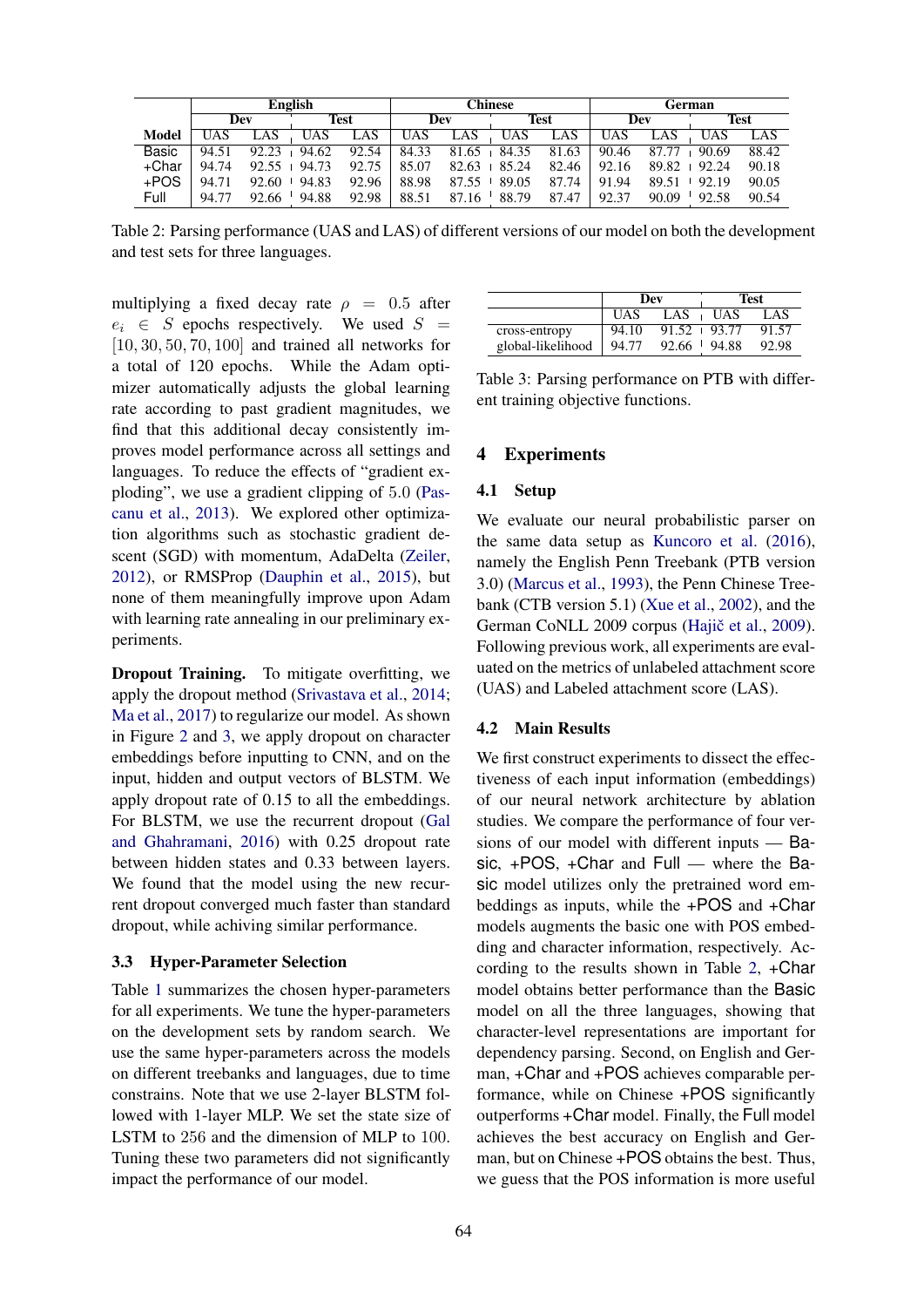|                                        | <b>English</b> |      | <b>Chinese</b> |      | German     |      |
|----------------------------------------|----------------|------|----------------|------|------------|------|
| <b>System</b>                          | UAS            | LAS  | <b>UAS</b>     | LAS  | <b>UAS</b> | LAS  |
| Bohnet and Nivre (2012)                |                |      | 87.3           | 85.9 | 91.4       | 89.4 |
| Chen and Manning (2014)                | 91.8           | 89.6 | 83.9           | 82.4 |            |      |
| Ballesteros et al. (2015)              | 91.6           | 89.4 | 85.3           | 83.7 | 88.8       | 86.1 |
| Dyer et al. $(2015)$                   | 93.1           | 90.9 | 87.2           | 85.7 |            |      |
| Kiperwasser and Goldberg (2016): graph | 93.1           | 91.0 | 86.6           | 85.1 |            |      |
| Ballesteros et al. (2016)              | 93.6           | 91.4 | 87.7           | 86.2 |            |      |
| Wang and Chang (2016)                  | 94.1           | 91.8 | 87.6           | 86.2 |            |      |
| Zhang et al. (2016)                    | 94.1           | 91.9 | 87.8           | 86.2 |            |      |
| Cheng et al. $(2016)$                  | 94.1           | 91.5 | 88.1           | 85.7 |            |      |
| Andor et al. (2016)                    | 94.6           | 92.8 |                |      | 90.9       | 89.2 |
| Kuncoro et al. (2016)                  | 94.3           | 92.1 | 88.9           | 87.3 | 91.6       | 89.2 |
| Dozat and Manning (2016)               | 95.7           | 94.1 | 89.3           | 88.2 | 93.5       | 91.4 |
| This work: Basic                       | 94.6           | 92.5 | 84.4           | 81.6 | 90.7       | 88.4 |
| This work: +Char                       | 94.7           | 92.8 | 85.2           | 82.5 | 92.2       | 90.2 |
| This work: +POS                        | 94.8           | 93.0 | 89.1           | 87.7 | 92.2       | 90.1 |
| This work: Full                        | 94.9           | 93.0 | 88.8           | 87.5 | 92.6       | 90.5 |

Table 4: UAS and LAS of four versions of our model on test sets for three languages, together with top-performance parsing systems.

for Chinese than English and German.

Table 3 gives the performance on PTB of the parsers trained with two different objective functions — the cross-entropy objective of each word, and our objective based on likelihood for an entire tree. The parser with global likelihood objective outperforms the one with simple crossentropy objective, demonstrating the effectiveness of the global structured objective.

#### 4.3 Comparison with Previous Work

Table 4 illustrates the results of the four versions of our model on the three languages, together with twelve previous top-performance systems for comparison. Our Full model significantly outperforms the graph-based parser proposed in Kiperwasser and Goldberg (2016) which used similar neural network architecture for representation learning (detailed discussion in Section 5). Moreover, our model achieves better results than the parser distillation method (Kuncoro et al., 2016) on all the three languages. The results of our parser are slightly worse than the scores reported in Dozat and Manning (2016). One possible reason is that, as mentioned in Section 2.1, for labeled dependency parsing Dozat and Manning (2016) used different vectors for different dependency labels to represent each word, making their model require much more memory than ours.

#### 4.4 Experiments on CoNLL Treebanks

Datasets. To make a thorough empirical comparison with previous studies, we also evaluate our system on treebanks from CoNLL shared task on dependency parsing — the English treebank from CoNLL-2008 shared task (Surdeanu et al., 2008) and all 13 treebanks from CoNLL-2006 shared task (Buchholz and Marsi, 2006). For the treebanks from CoNLL-2006 shared task, following Cheng et al. (2016), we randomly select 5% of the training data as the development set. UAS and LAS are evaluated using the official scorer<sup>1</sup> of CoNLL-2006 shared task.

Baselines. We compare our model with the third-order Turbo parser (Martins et al., 2013), the low-rank tensor based model (Tensor) (Lei et al., 2014), the randomized greedy inference based (RGB) model (Zhang et al., 2014), the labeled dependency parser with inner-to-outer greedy decoding algorithm (In-Out) (Ma and Hovy, 2015), and the bi-direction attention based parser (Bi-Att) (Cheng et al., 2016). We also compare our parser against the best published results for individual languages. This comparison includes four additional systems: Koo et al. (2010), Martins et al. (2011), Zhang and McDonald (2014) and Pitler and McDonald (2015).

<sup>1</sup>http://ilk.uvt.nl/conll/software.html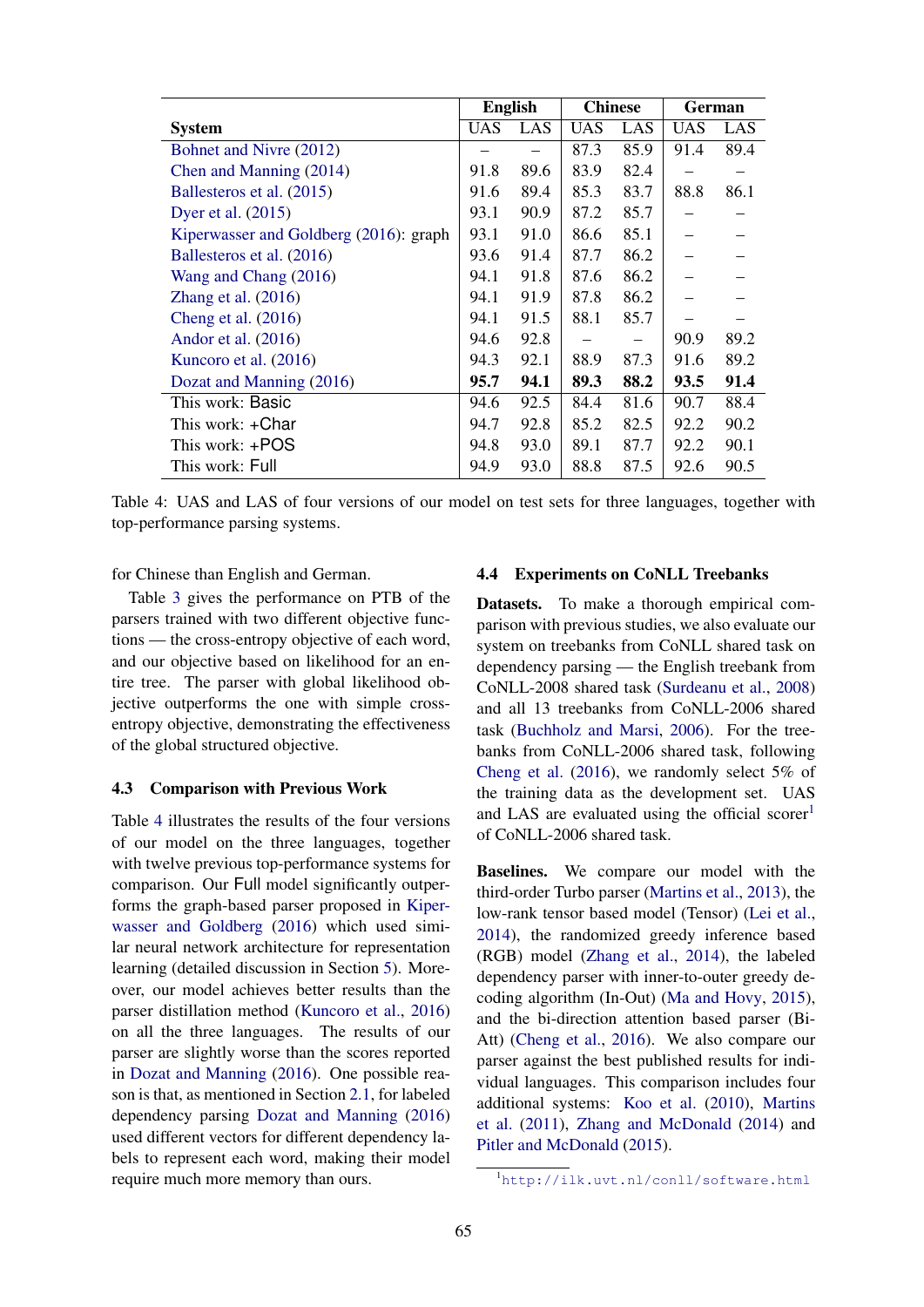|           | <b>Turbo</b> | <b>Tensor</b> | <b>RGB</b> | In-Out           | <b>Bi-Att</b>    | +POS          | <b>Full</b>      | <b>Best Published</b> |       |
|-----------|--------------|---------------|------------|------------------|------------------|---------------|------------------|-----------------------|-------|
|           | <b>UAS</b>   | <b>UAS</b>    | <b>UAS</b> | <b>UAS [LAS]</b> | <b>UAS [LAS]</b> | UAS [LAS]     | <b>UAS [LAS]</b> | <b>UAS</b>            | LAS   |
| ar        | 79.64        | 79.95         | 80.24      | 79.60 [67.09]    | 80.34 [68.58]    | 80.05 [67.80] | 80.80 [69.40]    | 81.12                 |       |
| bg        | 93.10        | 93.50         | 93.72      | 92.68 [87.79]    | 93.96 [89.55]    | 93.66 [89.79] | 94.28 [90.60]    | 94.02                 |       |
| zh        | 89.98        | 92.68         | 93.04      | 92.58 [88.51]    |                  | 93.44 [90.04] | 93.40 [90.10]    | 93.04                 |       |
| <b>CS</b> | 90.32        | 90.50         | 90.77      | 88.01 [79.31]    | 91.16 [85.14]    | 91.04 [85.82] | 91.18 [85.92]    | 91.16                 | 85.14 |
| da        | 91.48        | 91.39         | 91.86      | 91.44 [85.55]    | 91.56 [85.53]    | 91.52 [86.57] | 91.86 [87.07]    | 92.00                 |       |
| nl        | 86.19        | 86.41         | 87.39      | 84.45 [80.31]    | 87.15 [82.41]    | 87.41 [84.17] | 87.85 [84.82]    | 87.39                 |       |
| en        | 93.22        | 93.02         | 93.25      | 92.45 [89.43]    |                  | 94.43 [92.31] | 94.66 [92.52]    | 93.25                 |       |
| de        | 92.41        | 91.97         | 92.67      | 90.79 [87.74]    | 92.71 [89.80]    | 93.53 [91.55] | 93.62 [91.90]    | 92.71                 | 89.80 |
| ja        | 93.52        | 93.71         | 93.56      | 93.54 [91.80]    | 93.44 [90.67]    | 93.82 [92.34] | 94.02 [92.60]    | 93.80                 |       |
| pt        | 92.69        | 91.92         | 92.36      | 91.54 [87.68]    | 92.77 [88.44]    | 92.59 [89.12] | 92.71 [88.92]    | 93.03                 |       |
| sl        | 86.01        | 86.24         | 86.72      | 84.39 [73.74]    | 86.01 [75.90]    | 85.73 [76.48] | 86.73 [77.56]    | 87.06                 |       |
| es.       | 85.59        | 88.00         | 88.75      | 86.44 [83.29]    | 88.74 [84.03]    | 88.58 [85.03] | 89.20 [85.77]    | 88.75                 | 84.03 |
| SV        | 91.14        | 91.00         | 91.08      | 89.94 [83.09]    | 90.50 [84.05]    | 90.89 [86.58] | 91.22 [86.92]    | 91.85                 | 85.26 |
| tr        | 76.90        | 76.84         | 76.68      | 75.32 [60.39]    | 78.43 [66.16]    | 75.88 [61.72] | 77.71 [65.81]    | 78.43                 | 66.16 |
| av        | 88.73        | 89.08         | 89.44      | 88.08 [81.84]    |                  | 89.47 [84.24] | 89.95 [84.99]    | 89.83                 |       |

Table 5: UAS and LAS on 14 treebanks from CoNLL shared tasks, together with several state-of-the-art parsers. "Best Published" includes the most accurate parsers in term of UAS among Koo et al. (2010), Martins et al. (2011), Martins et al. (2013), Lei et al. (2014), Zhang et al. (2014), Zhang and McDonald (2014), Pitler and McDonald (2015), Ma and Hovy (2015), and Cheng et al. (2016).

Results. Table 5 summarizes the results of our model, along with the state-of-the-art baselines. On average across 14 languages, our approach significantly outperforms all the baseline systems. It should be noted that the average UAS of our parser over the 14 languages is better than that of the "best published", which are from different systems that achieved best results for different languages.

For individual languages, our parser achieves state-of-the-art performance on both UAS and LAS on 8 languages — Bulgarian, Chinese, Czech, Dutch, English, German, Japanese and Spanish. On Arabic, Danish, Portuguese, Slovene and Swedish, our parser obtains the best LAS. Another interesting observation is that the Full model outperforms the +POS model on 13 languages. The only exception is Chinese, which matches the observation in Section 4.2.

## 5 Related Work

In recent years, several different neural network based models have been proposed and successfully applied to dependency parsing. Among these neural models, there are three approaches most similar to our model — the two graphbased parsers with BLSTM feature representation (Kiperwasser and Goldberg, 2016; Wang and Chang, 2016), and the neural bi-affine attention parser (Dozat and Manning, 2016).

Kiperwasser and Goldberg (2016) proposed a graph-based dependency parser which uses BLSTM for word-level representations. Wang and Chang (2016) used a similar model with a way

to learn sentence segment embedding based on an extra forward LSTM network. Both of these two parsers trained the parsing models by optimizing margin-based objectives. There are three main differences between their models and ours. First, they only used linear form score function, instead of using the bi-linear term between the vectors of heads and modifiers. Second, They did not employ CNNs to model character-level information. Third, we proposed a probabilistic model over non-projective trees on the top of neural representations, while they trained their models with a margin-based objective. Dozat and Manning (2016) proposed neural parsing model using bi-affine score function, which is similar to the bi-linear form score function in our model. Our model mainly differ from this model by using CNN to model character-level information. Moreover, their model formalized dependency parsing as independently selecting the head of each word with cross-entropy objective, while our probabilistic parsing model jointly encodes and decodes parsing trees for given sentences.

## 6 Conclusion

In this paper, we proposed a neural probabilistic model for non-projective dependency parsing, using the BLSTM-CNNs architecture for representation learning. Experimental results on 17 treebanks across 14 languages show that our parser significantly improves the accuracy of both dependency structures (UAS) and edge labels (LAS), over several previously state-of-the-art systems.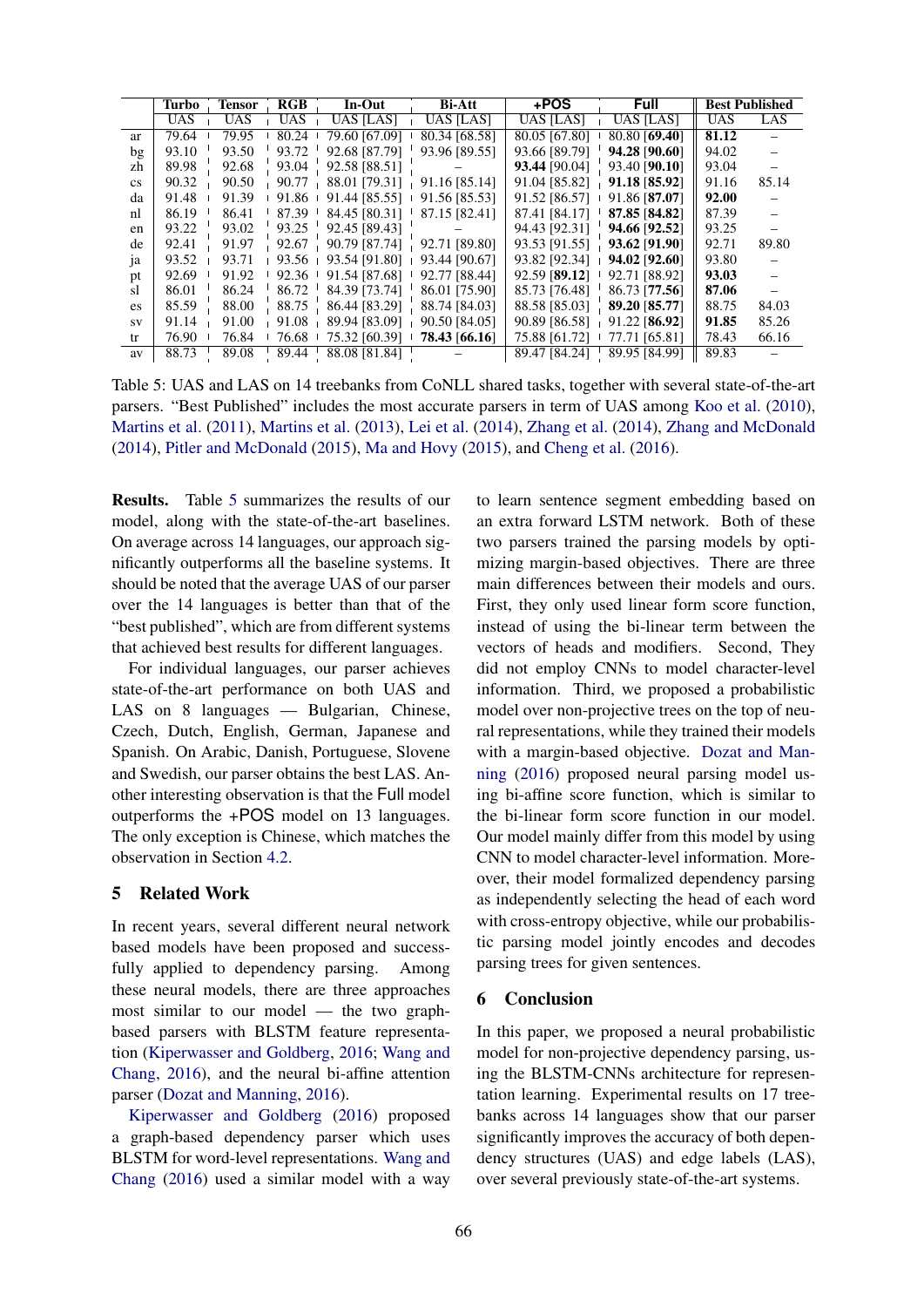#### Acknowledgements

This research was supported in part by DARPA grant FA8750-12-2-0342 funded under the DEFT program. Any opinions, findings, and conclusions or recommendations expressed in this material are those of the authors and do not necessarily reflect the views of DARPA.

#### References

- Rami Al-Rfou, Bryan Perozzi, and Steven Skiena. 2013. Polyglot: Distributed word representations for multilingual nlp. In *Proceedings of CoNLL-2013*. Sofia, Bulgaria, pages 183–192.
- Daniel Andor, Chris Alberti, David Weiss, Aliaksei Severyn, Alessandro Presta, Kuzman Ganchev, Slav Petrov, and Michael Collins. 2016. Globally normalized transition-based neural networks. In *Proceedings of ACL-2016 (Volume 1: Long Papers)*. Berlin, Germany, pages 2442–2452.
- Miguel Ballesteros, Chris Dyer, and Noah A. Smith. 2015. Improved transition-based parsing by modeling characters instead of words with lstms. In *Proceedings of EMNLP-2015*. Lisbon, Portugal, pages 349–359.
- Miguel Ballesteros, Yoav Goldberg, Chris Dyer, and Noah A. Smith. 2016. Training with exploration improves a greedy stack lstm parser. In *Proceedings of EMNLP-2016*. Austin, Texas, pages 2005–2010.
- Yoshua Bengio, Patrice Simard, and Paolo Frasconi. 1994. Learning long-term dependencies with gradient descent is difficult. *Neural Networks, IEEE Transactions on* 5(2):157–166.
- Bernd Bohnet and Joakim Nivre. 2012. A transitionbased system for joint part-of-speech tagging and labeled non-projective dependency parsing. In *Proceedings of EMNLP-2012*. Jeju Island, Korea, pages 1455–1465.
- Sabine Buchholz and Erwin Marsi. 2006. CoNLL-X shared task on multilingual dependency parsing. In *Proceeding of CoNLL-2006*. New York, NY, pages 149–164.
- Danqi Chen and Christopher Manning. 2014. A fast and accurate dependency parser using neural networks. In *Proceedings of EMNLP-2014*. Doha, Qatar, pages 740–750.
- Hao Cheng, Hao Fang, Xiaodong He, Jianfeng Gao, and Li Deng. 2016. Bi-directional attention with agreement for dependency parsing. In *Proceedings of EMNLP-2016*. Austin, Texas, pages 2204–2214.
- Jason Chiu and Eric Nichols. 2016. Named entity recognition with bidirectional lstm-cnns. *Transactions of the Association for Computational Linguistics* 4:357–370.
- Kyunghyun Cho, Bart Van Merrienboer, Dzmitry Bah- ¨ danau, and Yoshua Bengio. 2014. On the properties of neural machine translation: Encoder-decoder approaches. *arXiv preprint arXiv:1409.1259* .
- Djork-Arne Clevert, Thomas Unterthiner, and Sepp ´ Hochreiter. 2015. Fast and accurate deep network learning by exponential linear units (elus). *arXiv preprint arXiv:1511.07289* .
- Ronan Collobert, Jason Weston, Léon Bottou, Michael Karlen, Koray Kavukcuoglu, and Pavel Kuksa. 2011. Natural language processing (almost) from scratch. *The Journal of Machine Learning Research* 12:2493–2537.
- Yann N Dauphin, Harm de Vries, Junyoung Chung, and Yoshua Bengio. 2015. Rmsprop and equilibrated adaptive learning rates for non-convex optimization. *arXiv preprint arXiv:1502.04390* .
- Marie-Catherine De Marneffe, Bill MacCartney, Christopher D. Manning, et al. 2006. Generating typed dependency parses from phrase structure parses. In *Proceedings of LREC-2006*. pages 449– 454.
- Timothy Dozat and Christopher D. Manning. 2016. Deep biaffine attention for neural dependency parsing. *arXiv preprint arXiv:1611.01734* .
- Greg Durrett and Dan Klein. 2013. Easy victories and uphill battles in coreference resolution. In *Proceedings of EMNLP-2013*. Seattle, Washington, USA, pages 1971–1982.
- Chris Dyer, Miguel Ballesteros, Wang Ling, Austin Matthews, and Noah A. Smith. 2015. Transitionbased dependency parsing with stack long shortterm memory. In *Proceedings of ACL-2015 (Volume 1: Long Papers)*. Beijing, China, pages 334–343.
- Nicolas R Fauceglia, Yiu-Chang Lin, Xuezhe Ma, and Eduard Hovy. 2015. Word sense disambiguation via propstore and ontonotes for event mention detection. In *Proceedings of the The 3rd Workshop on EVENTS: Definition, Detection, Coreference, and Representation*. Denver, Colorado, pages 11–15.
- Yarin Gal and Zoubin Ghahramani. 2016. A theoretically grounded application of dropout in recurrent neural networks. In *Advances in Neural Information Processing Systems*.
- Xavier Glorot and Yoshua Bengio. 2010. Understanding the difficulty of training deep feedforward neural networks. In *International conference on artificial intelligence and statistics*. pages 249–256.
- Jan Hajič, Massimiliano Ciaramita, Richard Johansson, Daisuke Kawahara, Maria Antònia Martí, Lluís Marquez, Adam Meyers, Joakim Nivre, Sebastian ` Padó, Jan Štěpánek, et al. 2009. The conll-2009 shared task: Syntactic and semantic dependencies in multiple languages. In *Proceedings of CoNLL-2009: Shared Task*. pages 1–18.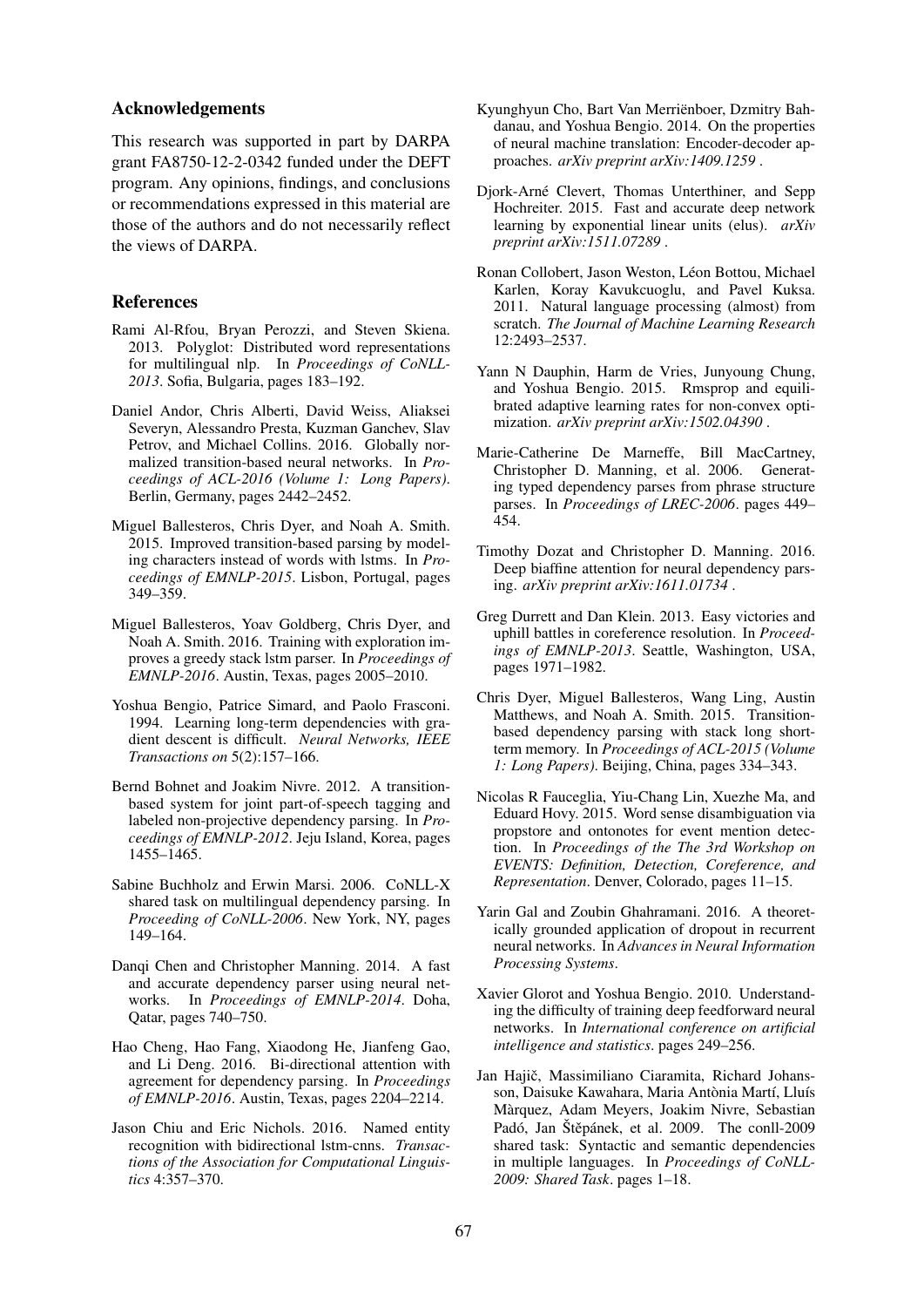- Sepp Hochreiter and Jürgen Schmidhuber. 1997. Long short-term memory. *Neural computation* 9(8):1735–1780.
- Rafal Jozefowicz, Wojciech Zaremba, and Ilya Sutskever. 2015. An empirical exploration of recurrent network architectures. In *Proceedings of the 32nd International Conference on Machine Learning (ICML-15)*. pages 2342–2350.
- Diederik Kingma and Jimmy Ba. 2014. Adam: A method for stochastic optimization. *arXiv preprint arXiv:1412.6980* .
- Eliyahu Kiperwasser and Yoav Goldberg. 2016. Simple and accurate dependency parsing using bidirectional lstm feature representations. *Transactions of the Association for Computational Linguistics* 4:313–327.
- Terry Koo and Michael Collins. 2010. Efficient thirdorder dependency parsers. In *Proceedings of ACL-2010*. Uppsala, Sweden, pages 1–11.
- Terry Koo, Amir Globerson, Xavier Carreras, and Michael Collins. 2007. Structured prediction models via the matrix-tree theorem. In *Proceedings of EMNLP-2007*. Prague, Czech Republic, pages 141– 150.
- Terry Koo, Alexander M. Rush, Michael Collins, Tommi Jaakkola, and David Sontag. 2010. Dual decomposition for parsing with non-projective head automata. In *Proceedings of EMNLP-2010*. Cambridge, MA, pages 1288–1298.
- Adhiguna Kuncoro, Miguel Ballesteros, Lingpeng Kong, Chris Dyer, and Noah A. Smith. 2016. Distilling an ensemble of greedy dependency parsers into one mst parser. In *Proceedings of EMNLP-2016*. Austin, Texas, pages 1744–1753.
- Tao Lei, Yu Xin, Yuan Zhang, Regina Barzilay, and Tommi Jaakkola. 2014. Low-rank tensors for scoring dependency structures. In *Proceedings of ACL-2014 (Volume 1: Long Papers)*. Baltimore, Maryland, pages 1381–1391.
- Wang Ling, Chris Dyer, Alan W Black, and Isabel Trancoso. 2015. Two/too simple adaptations of word2vec for syntax problems. In *Proceedings of NAACL-2015*. Denver, Colorado, pages 1299–1304.
- Thang Luong, Hieu Pham, and Christopher D. Manning. 2015. Effective approaches to attentionbased neural machine translation. In *Proceedings of EMNLP-2015*. Lisbon, Portugal, pages 1412–1421.
- Xuezhe Ma, Yingkai Gao, Zhiting Hu, Yaoliang Yu, Yuntian Deng, and Eduard Hovy. 2017. Dropout with expectation-linear regularization. In *Proceedings of the 5th International Conference on Learning Representations (ICLR-2017)*. Toulon, France.
- Xuezhe Ma and Eduard Hovy. 2015. Efficient inner-toouter greedy algorithm for higher-order labeled dependency parsing. In *Proceedings of EMNLP-2015*. Lisbon, Portugal, pages 1322–1328.
- Xuezhe Ma and Eduard Hovy. 2016. End-to-end sequence labeling via bi-directional lstm-cnns-crf. In *Proceedings of ACL-2016 (Volume 1: Long Papers)*. Berlin, Germany, pages 1064–1074.
- Xuezhe Ma, Zhengzhong Liu, and Eduard Hovy. 2016. Unsupervised ranking model for entity coreference resolution. In *Proceedings of NAACL-2016*. San Diego, California, USA.
- Xuezhe Ma and Fei Xia. 2014. Unsupervised dependency parsing with transferring distribution via parallel guidance and entropy regularization. In *Proceedings of ACL-2014*. Baltimore, Maryland, pages 1337–1348.
- Xuezhe Ma and Hai Zhao. 2012a. Fourth-order dependency parsing. In *Proceedings of COLING 2012: Posters*. Mumbai, India, pages 785–796.
- Xuezhe Ma and Hai Zhao. 2012b. Probabilistic models for high-order projective dependency parsing. *Technical Report, arXiv:1502.04174* .
- Mitchell Marcus, Beatrice Santorini, and Mary Ann Marcinkiewicz. 1993. Building a large annotated corpus of English: the Penn Treebank. *Computational Linguistics* 19(2):313–330.
- Andre Martins, Miguel Almeida, and Noah A. Smith. 2013. Turning on the turbo: Fast third-order nonprojective turbo parsers. In *Proceedings of ACL-2013 (Volume 2: Short Papers)*. Sofia, Bulgaria, pages 617–622.
- Andre Martins, Noah Smith, Mario Figueiredo, and Pedro Aguiar. 2011. Dual decomposition with many overlapping components. In *Proceedings of EMNLP-2011*. Edinburgh, Scotland, UK., pages 238–249.
- Ryan McDonald, Koby Crammer, and Fernando Pereira. 2005a. Online large-margin training of dependency parsers. In *Proceedings of ACL-2005*. Ann Arbor, Michigan, USA, pages 91–98.
- Ryan McDonald, Joakim Nivre, Yvonne Quirmbach-Brundage, Yoav Goldberg, Dipanjan Das, Kuzman Ganchev, Keith Hall, Slav Petrov, Hao Zhang, Oscar Täckström, Claudia Bedini, Núria Bertomeu Castelló, and Jungmee Lee. 2013. Universal dependency annotation for multilingual parsing. In *Proceedings of ACL-2013*. Sofia, Bulgaria, pages 92–97.
- Ryan McDonald, Fernando Pereira, Kiril Ribarov, and Jan Hajic. 2005b. Non-projective dependency parsing using spanning tree algorithms. In *Proceedings of HLT/EMNLP-2005*. Vancouver, Canada, pages 523–530.